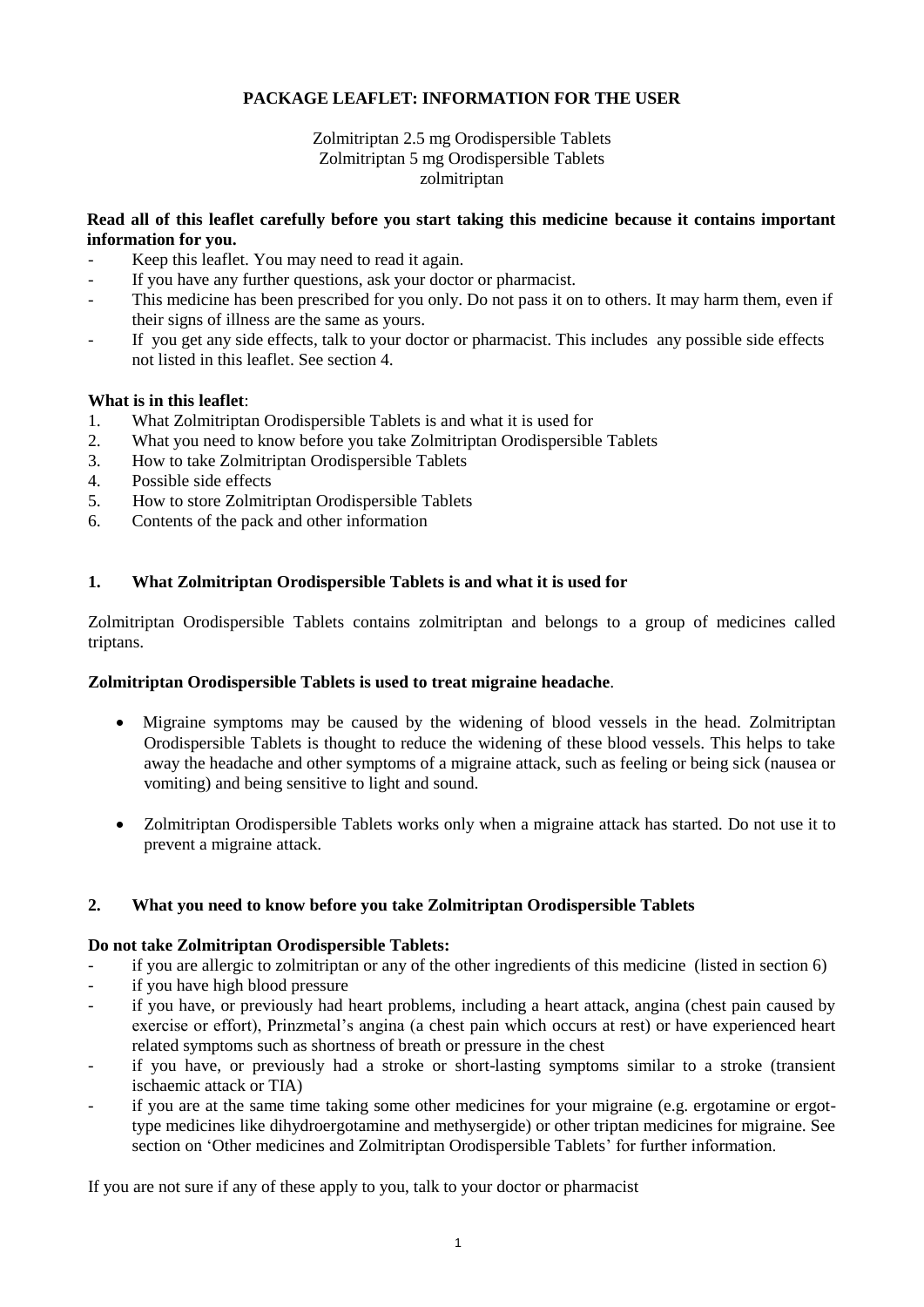## **Warnings and precautions**

Talk to your doctor or pharmacist before taking Zolmitriptan Orodispersible Tablets. Let your doctor know if:

- you are at risk of getting ischaemic heart disease (poor blood flow in the arteries of the heart). Your risk is greater if you smoke, have high blood pressure, high levels of cholesterol, diabetes or if anyone in your family has ischeamic heart disease
- you have been told that you have Wolff-Parkinson-White Syndrome (a type of abnormal heart beat)
- you have, or previously had liver problems
- you have headaches which are not like your usual migraine headache
- you are taking other medicines for the treatment of depression (see section below for 'Other medicines and Zolmitriptan Orodispersable Tablets' for further information).

If you go into hospital, please ensure you tell the medical staff that you are taking Zolmitriptan Orodispersible Tablets.

Zolmitriptan Orodispersible Tablets is not recommended for individuals aged less than 18 years, or over the age of 65 years.

As with other migraine treatments, taking too much Zolmitriptan Orodispersible Tablets can cause daily headaches or can make your migraine headaches worse. Let your doctor know if you think that this applies to you, as you may need to stop taking Zolmitriptan Orodispersible Tablets to correct the problem.

## **Other medicines and Zolmitriptan Orodispersable Tablets**

Tell your doctor or pharmacist if you are taking, have recently taken or might take any other medicines, including those medicines and herbal medicines obtained without a prescription.

In particular, tell your doctor if you are taking any of the following medicines:

### *Medicines used for migraine*

- If you take another type of triptan (such as sumatriptan or naratriptan) which is different from this medicine, leave 24 hours before taking Zolmitriptan Orodispersible Tablets.
- After taking Zolmitriptan Orodispersible Tablets, leave 24 hours before taking another type of triptan.
- If you take medicines that contain ergotamine or ergot-type medicines (such as dihydroergotamine or methysergide), leave 24 hours before taking Zolmitriptan Orodispersible Tablets.
- After taking Zolmitriptan Orodispersible Tablets, leave 6 hours before taking ergotamine or ergot-type medicines.

# *Medicines used for depression*

- Mono-amine Oxidase Inhibitors, (also known as MAOIs) such as moclobemide.
- Medicines called SSRIs (selective serotonin reuptake inhibitors) such as fluoxetine, paroxetine, fluvoxamine or sertraline.
- Medicines called SNRIs (serotonin norepinephrine reuptake inhibitors) such as venlafaxine or duloxetine.

#### *Other medicines*

- cimetidine (for indigestion or stomach ulcers)
- a quinolone antibiotic (such as ciprofloxacin)

If you are using herbal remedies containing St John's Wort (*Hypericum perforatum*), at the same time as this medicine, potential side effects of Zolmitriptan Orodispersible Tablets may occur. Stop taking this medicine and let your doctor know.

#### **Zolmitriptan Orodispersible Tablets with food and drink**

You can take Zolmitriptan Orodispersible Tablets with or without food. It does not affect the way that Zolmitriptan Orodispersible Tablets works.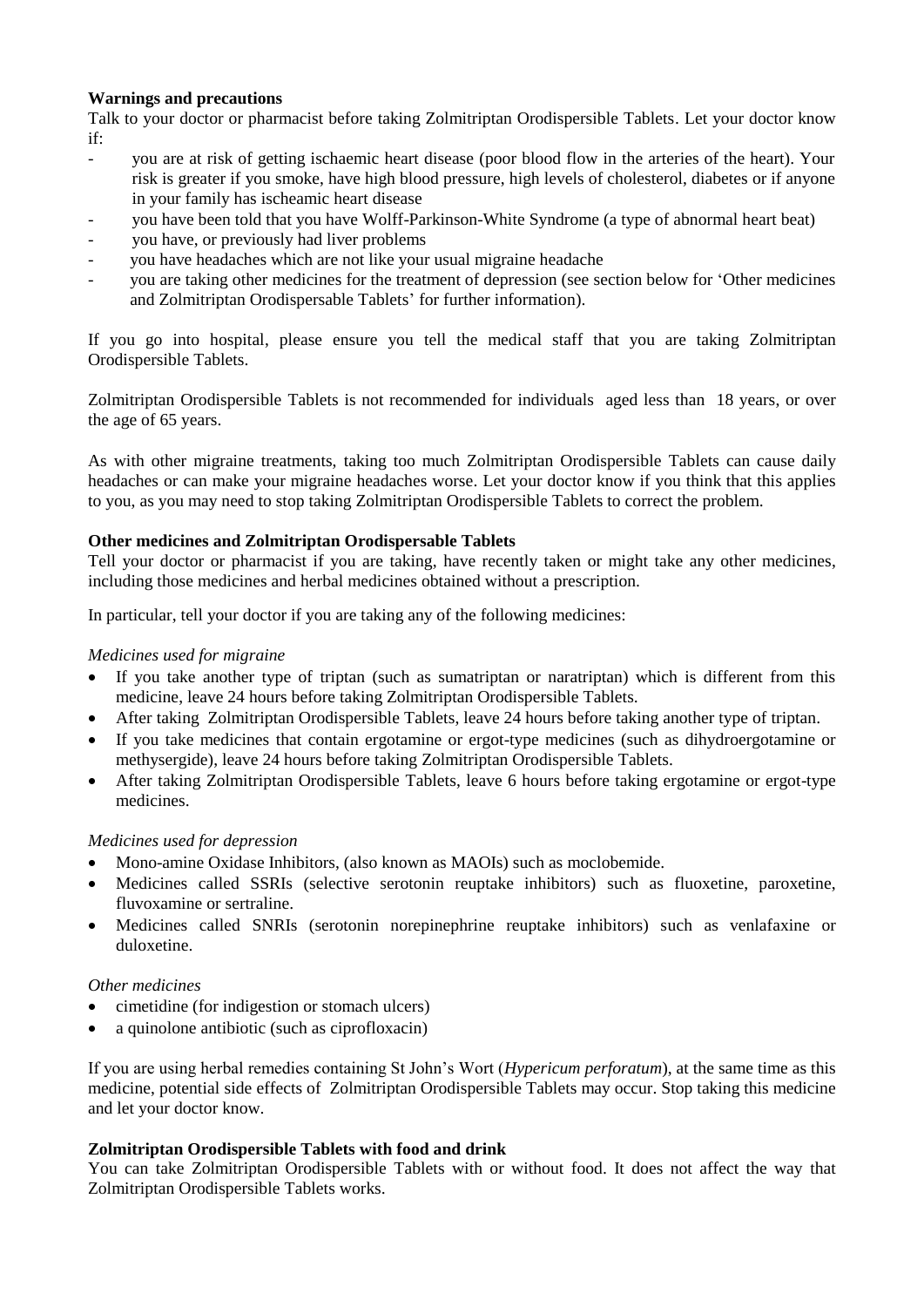# **Pregnancy, breast-feeding and fertility**

If you are pregnant or breast-feeding think you may be pregnant or are planning to have a baby, ask your doctor or pharmacist for advice before taking this medicine.

- It is not known if taking Zolmitriptan Orodispersible Tablets during pregnancy is harmful. Before taking Zolmitriptan Orodispersible Tablets, tell your doctor if you are pregnant or trying to become pregnant.
- The active substance in your medicine may pass into your breast milk. To minimise the risk of exposing your baby to your medicine you should not breast-feed for 24 hours after taking zolmitriptan.

## **Driving and using machines**

- During a migraine attack your reactions may be slower than usual. Take precaution when driving or using any tools or machines that requires concentration.
- Zolmitriptan Orodispersible Tablets is unlikely to affect your ability to drive or use tools or machines. However, it may make you feel sleepy. Wait to see how Zolmitriptan Orodispersible Tablets affects you before you perform these activities.

## **Zolmitriptan Orodispersible Tablets contains Aspartame (E951)**

Zolmitriptan Orodispersible Tablets contains aspartame (E951). Aspartame contains a source of phenylalanine and may be harmful for people with phenylketonuria. Talk to your doctor before taking this medicine.

## **3. How to take Zolmitriptan Orodispersible Tablets**

Always take this medicine exactly as your doctor or pharmacist has told you. Check with your doctor or pharmacist if you are not sure.

The recommended dose is 2.5 mg or 5 mg. Zolmitriptan Orodispersible Tablets is used to treat migraine attacks. Take Zolmitriptan Orodispersible Tablets as soon as possible after your migraine headache has started. You can also take it once an attack is underway.

If the symptoms of migraine return within 24 hours, you may take a second dose of zolmitriptan. The second dose should not be taken within 2 hours of your first dose.

If the tablets did not relieve your migraine, tell your doctor. Your doctor may raise the dose to 5 mg or change your treatment.

Do not use more than two doses in one day. The maximum daily dose is 10 mg zolmitriptan.

#### Method of administration

Oral Use.

Peel the blister pack open as shown on the foil. Do not push the tablet through the foil.

Place the tablet on your tongue, where it will dissolve and be swallowed with the saliva. You do not have to take a drink of water in order to swallow your tablet.

#### **If you take more Zolmitriptan Orodispersible Tablets than you should**

If you have taken more Zolmitriptan Orodispersible Tablets than prescribed by your doctor, tell your doctor or go to the nearest hospital straight away. Take the Zolmitriptan Orodispersible Tablets medicine with you.

#### **If you forget to take Zolmitriptan Orodispersible Tablets**

Do not take a double dose to make up for a forgotten tablet.

If you have any further questions on the use of this product, ask your doctor or pharmacist.

#### **4. Possible side effects**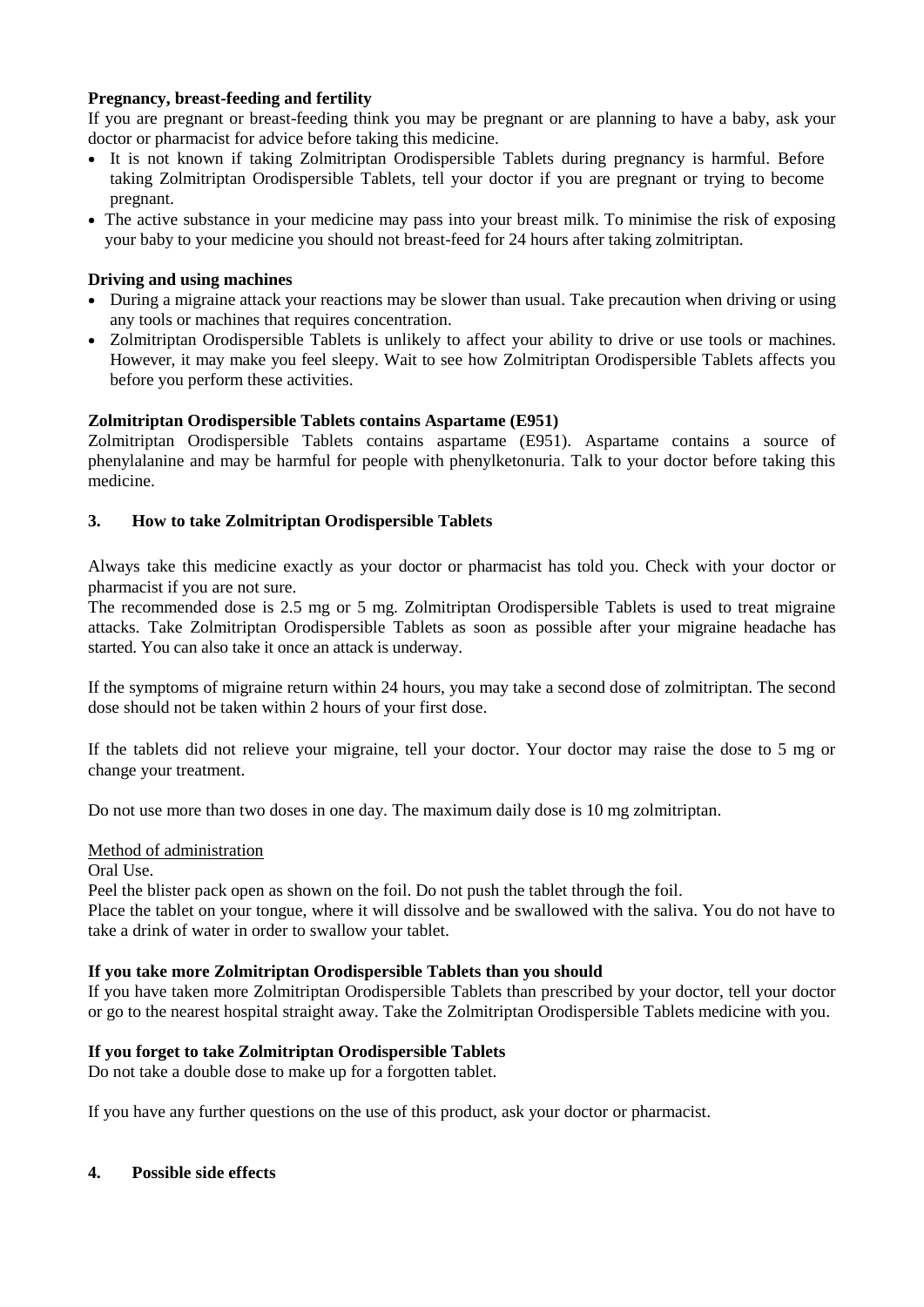Like all medicines, this medicine can cause side effects, although not everybody gets them. Some of the symptoms below could be part of the migraine attack itself.

# **Rare (may affect up to 1 in 1,000 people)**

 Allergic/hypersensitivity reactions including itchy rash (urticaria) and swelling of the face, lips, mouth, tongue and throat. If you think Zolmitriptan Orodispersible Tablets is causing an allergic reaction, **stop using it and contact your doctor straight away.**

## **Very rare (may affect up to 1 in 10,000 people)**

- Angina (pain in the chest, often brought on by exercise), heart attack or spasm of the blood vessels of the heart. If you notice chest pain or shortness of breath after taking Zolmitriptan Orodispersible Tablets, **contact your doctor and do not take any more Zolmitriptan Orodispersible Tablets.**
- Spasm of the blood vessels of the gut, which can cause damage to your gut. You may notice stomach pain or bloody diarrhoea. If this happens, **contact your doctor and do not take any more Zolmitriptan Orodispersible Tablets.**
- Bleeding in the brain (cerebral bleeding) or stroke.

#### Other possible side effects:

## **Common (may affect up to 1 in 10 people):**

These side effects are usually mild and go away after a short time.

- Abnormal sensations such as tingling in your fingers and toes or skin that is sensitive to touch.
- Feeling sleepy, dizzy or warm.
- Headache.
- Uneven heart beat.
- Feeling sick (nausea) or being sick (vomiting).
- Stomach pain.
- Dry mouth.
- Muscle weakness or muscle pain.
- Feeling weak.
- Heaviness, tightness, pain or pressure in the throat, neck, arms and legs, or chest.
- Problems swallowing

# **Uncommon (may affect up to 1 in 100 people):**

- Very fast heart beat.
- Slightly higher blood pressure.
- Increase in the amount of water you pass (urine) or in how often you need to pass water.

#### **Reporting of side effects**

If you get any of the side effects, talk to your doctor or pharmacist. This includes any possible side effects not listed in this leaflet. You can report side effects directly via the Yellow Card Scheme at: [www.mhra.gov.uk/yellowcard.](http://www.mhra.gov.uk/yellowcard) By reporting side effects you can help provide more information on the safety of this medicine.

#### **5. How to store Zolmitriptan Orodispersible Tablets**

Keep this medicine out of the sight and reach of children.

Do not use this mediicne after the expiry date which is stated on the carton after EXP: The expiry date refers to the last day of that month.

- This medicinal product does not require any special storage conditions.
- Do not throw away any medicines via wastewater or household waste. Ask your pharmacist how to throw away medicines you no longer use. These measures will help to protect the environment.